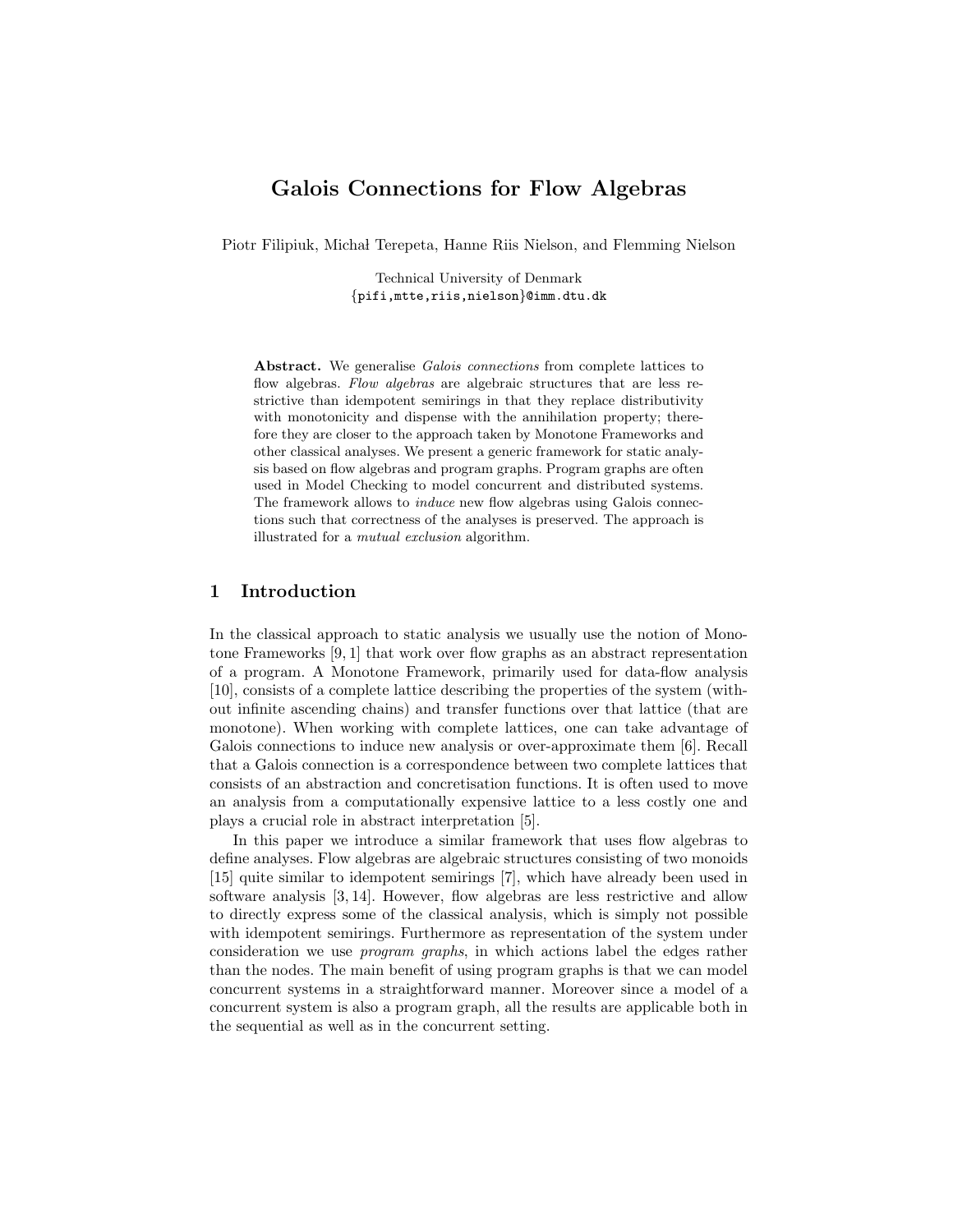We also define both the Meet Over all Paths (*MOP*) solution of the analysis as well as a set of constraints that can be used to obtain the Maximal Fixed Point (MFP) solution. By establishing that the solutions of the constraints constitute a Moore family, we know that there always is a least (i.e. best) solution. Intuitively the main difference between MOP and MFP is that the former expresses what we would like to compute, whereas the latter is sometimes less accurate but computable in some cases where MOP is not. Finally we establish that they coincide in case of distributive analyses.

We also extend the notion of Galois connections to flow algebras and program graphs. This allows us to easily create new analyses based on existing ones. In particular we can create Galois connections between the collecting semantics (defined in terms of our framework) and various analyses, which ensures their semantic correctness.

Finally we apply our results to a variant of the Bakery mutual exclusion algorithm [11]. By inducing an analysis from the collecting semantics and a Galois insertion, we are able to prove the correctness of the algorithm. Thanks to our previous developments we know that the analysis is semantically correct.

The structure of the paper is as follows. In Section 2 we introduce the flow algebras and then we show how Galois connections are defined for them in Section 3. We perform a similar development for program graphs by defining them in Section 4, presenting how to express analysis using them in Section 5 and then describing Galois connections for program graphs in Section 6. Finally we present a motivating example of our approach in Section 7 and conclude in Section 8.

### 2 Flow Algebra

In this section we introduce the notion of a flow algebra. As already mentioned, it is an algebraic structure that is less restrictive than an idempotent semiring. Recall that an idempotent semiring is a structure of the form  $(S, \oplus, \otimes, 0, 1)$ , such that  $(S, \oplus, 0)$  is an idempotent commutative monoid,  $(S, \otimes, 1)$  is a monoid, where ⊗ distributes over ⊕ and 0 is an annihilator with respect to multiplication. In contrast to idempotent semirings flow algebras do not require the distributivity and annihilation properties. Instead we replace the first one with a monotonicity requirement and dispense with the second one. A flow algebra is formally defined as follows.

**Definition 1.** A flow algebra is a structure of the form  $(F, \oplus, \otimes, 0, 1)$  such that:

 $(F, \oplus, 0)$  is an idempotent commutative monoid: •  $(f_1 \oplus f_2) \oplus f_3 = f_1 \oplus (f_2 \oplus f_3)$ •  $0 \oplus f = f \oplus 0 = f$ •  $f_1 \oplus f_2 = f_2 \oplus f_1$ •  $f \oplus f = f$  $(F, \otimes, 1)$  is a monoid: •  $(f_1 \otimes f_2) \otimes f_3 = f_1 \otimes (f_2 \otimes f_3)$ • 1  $\otimes$   $f = f \otimes 1 = f$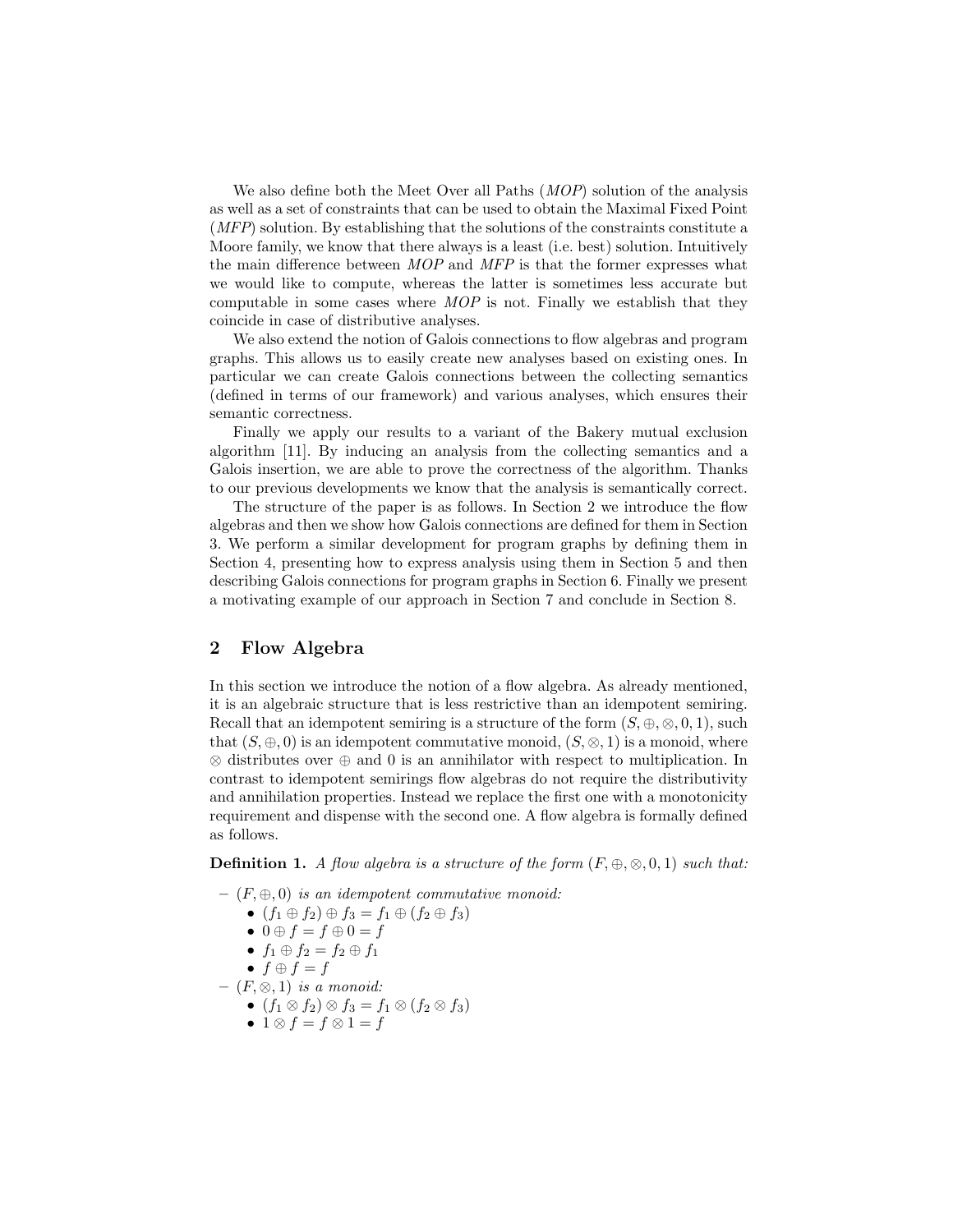- $\otimes$  is monotonic in both arguments:
	- $f_1 \leq f_2 \Rightarrow f_1 \otimes f \leq f_2 \otimes f$
	- $f_1 \leq f_2 \Rightarrow f \otimes f_1 \leq f \otimes f_2$

where  $f_1 \leq f_2$  if and only if  $f_1 \oplus f_2 = f_2$ .

In a flow algebra all finite subsets  $\{f_1, \dots, f_n\}$  have a least upper bound; it is given by  $0 \oplus f_1 \oplus \cdots \oplus f_n$ .

**Definition 2.** A distributive flow algebra is a flow algebra  $(F, \oplus, \otimes, 0, 1)$ , where  $\otimes$  distributes over  $\oplus$  on both sides, i.e.

$$
f_1 \otimes (f_2 \oplus f_3) = (f_1 \otimes f_2) \oplus (f_1 \otimes f_3)
$$
  

$$
(f_1 \oplus f_2) \otimes f_3 = (f_1 \otimes f_3) \oplus (f_2 \otimes f_3)
$$

We also say that a flow algebra is strict if  $0 \otimes f = 0 = f \otimes 0$ .

**Fact 1** Every idempotent semiring is a strict and distributive flow algebra.

We consider flow algebras because they are closer to Monotone Frameworks, and other classical static analyses. Restricting our attention to semirings rather than flow algebras would mean restricting attention to strict and distributive frameworks. Note that the classical bit-vector frameworks [12] are distributive, but not strict; hence they are not directly expressible using idempotent semirings.

**Definition 3.** A complete flow algebra is a flow algebra  $(F, \oplus, \otimes, 0, 1)$ , where F is a complete lattice; we write  $\bigoplus$  for the least upper bound. It is affine [12] if for all non-empty subsets  $F' \neq \emptyset$  of  $F$ 

$$
f \otimes \bigoplus F' = \bigoplus \{ f \otimes f' \mid f' \in F' \}
$$

$$
\bigoplus F' \otimes f = \bigoplus \{ f' \otimes f \mid f' \in F' \}
$$

Furthermore, it is completely distributive if it is affine and strict.

If the complete flow algebra satisfies the Ascending Chain Condition [12] then it is affine if and only if it is distributive. The proof is analogous to the one presented in Appendix A of [12].

Example 1. As an example let us consider a complete lattice  $L \to L$  of monotone functions over the complete lattice  $L$ . Then we can easily define a flow algebra for forward analyses, by taking  $(L \to L, \sqcup, \S, \lambda f. \bot, \lambda f.f)$  where  $(f_1 \S f_2)(l)$  $f_2(f_1(l))$  for all  $l \in L$ . It is easy to see that all the laws of a complete flow algebra are satisfied. If we restrict the functions in  $L \to L$  to be distributive, we obtain a distributive and complete flow algebra. Note that it can be used to define forward data-flow analyses such as reaching definitions  $[1, 12]$ .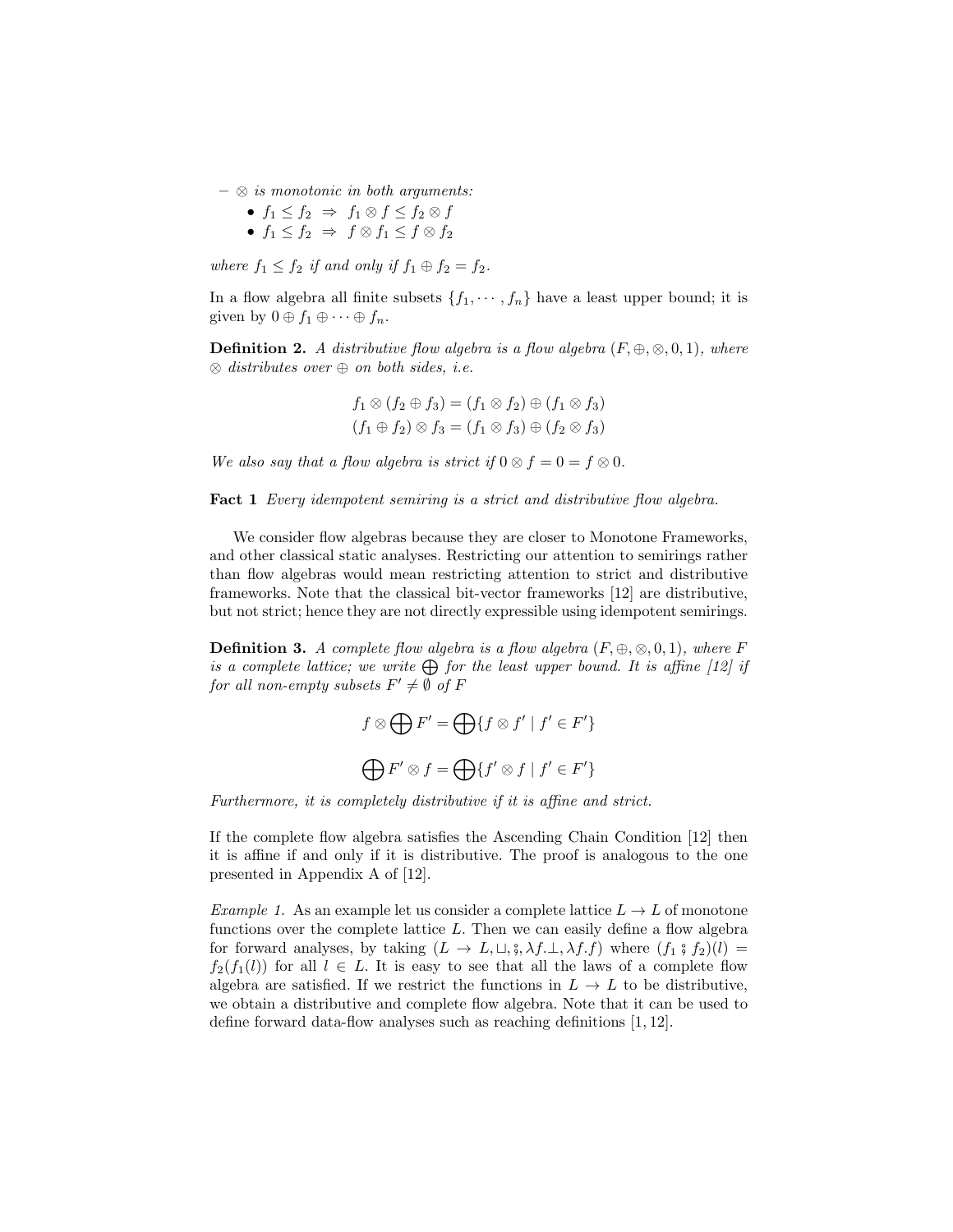#### 3 Galois Connections for Flow Algebras

Let us recall that Galois connection is a tuple  $(L, \alpha, \gamma, M)$  such that L and M are complete lattices and  $\alpha$ ,  $\gamma$  are monotone functions (called abstraction and concretisation functions) that satisfy  $\alpha \circ \gamma \subseteq \lambda m.m$  and  $\gamma \circ \alpha \supseteq \lambda l.l.$  A Galois *insertion* is a Galois connection such that  $\alpha \circ \gamma = \lambda m.m$ . In this section we will present them in the setting of flow algebras.

In order to extend the Galois connections for flow algebras, we need to define what it means for a flow algebra to be an upper-approximation of another flow algebra. In other words we need to impose certain conditions on ⊗ operator and 1 element of the less precise flow algebra. The requirements are presented in the following definition.

**Definition 4.** For a Galois connection  $(L, \alpha, \gamma, M)$  we say that the flow algebra  $(M, \oplus_M, \otimes_M, 0_M, 1_M)$  is an upper-approximation of  $(L, \oplus_L, \otimes_L, 0_L, 1_L)$  if

$$
\alpha(\gamma(m_1) \otimes_L \gamma(m_2)) \sqsubseteq_M m_1 \otimes_M m_2
$$

$$
\alpha(1_L) \sqsubseteq_M 1_M
$$

If we have equalities in the above definition, then we say that the flow algebra  $(M, \oplus_M, \otimes_M, 0_M, 1_M)$  is *induced* from  $(L, \oplus_L, \otimes_L, 0_L, 1_L)$ .

*Example 2.* Assume that we have a Galois connection  $(L, \alpha, \gamma, M)$  between complete lattices L and M. We can easily construct  $(L \to L, \alpha', \gamma', M \to M)$  which is a Galois connection between monotone function spaces on those lattices (for more details about this construction please consult Section 4.4 of  $[12]$ , where  $\alpha'$ ,  $\gamma'$  are defined as

$$
\alpha'(f) = \alpha \circ f \circ \gamma
$$
  

$$
\gamma'(g) = \gamma \circ g \circ \alpha
$$

When both  $(M \to M, \oplus_M, \otimes_M, 0_M, 1_M)$  and  $(L \to L, \oplus_L, \otimes_L, 0_L, 1_L)$  are forward analyses as in Example 1, we have

$$
\alpha'(\gamma'(g_1) \otimes_L \gamma'(g_2)) = \alpha'((\gamma \circ g_1 \circ \alpha) \circ (\gamma \circ g_2 \circ \alpha))
$$
  
\n
$$
= \alpha'(\gamma \circ g_2 \circ \alpha \circ \gamma \circ g_1 \circ \alpha)
$$
  
\n
$$
\sqsubseteq \alpha'(\gamma \circ g_2 \circ g_1 \circ \alpha)
$$
  
\n
$$
= \alpha \circ \gamma \circ g_2 \circ g_1 \circ \alpha \circ \gamma
$$
  
\n
$$
\sqsubseteq g_2 \circ g_1
$$
  
\n
$$
= g_1 \otimes_M g_2
$$

$$
\alpha'(1_L) = \alpha \circ \lambda l \cdot l \circ \gamma = \alpha \circ \gamma \sqsubseteq \lambda m \cdot m = 1_M
$$

Hence a flow algebra over  $M \to M$  is a upper-approximation of the flow algebra over  $L \to L$ . Note that in case of a Galois insertion the flow algebra over  $M \to M$ is induced.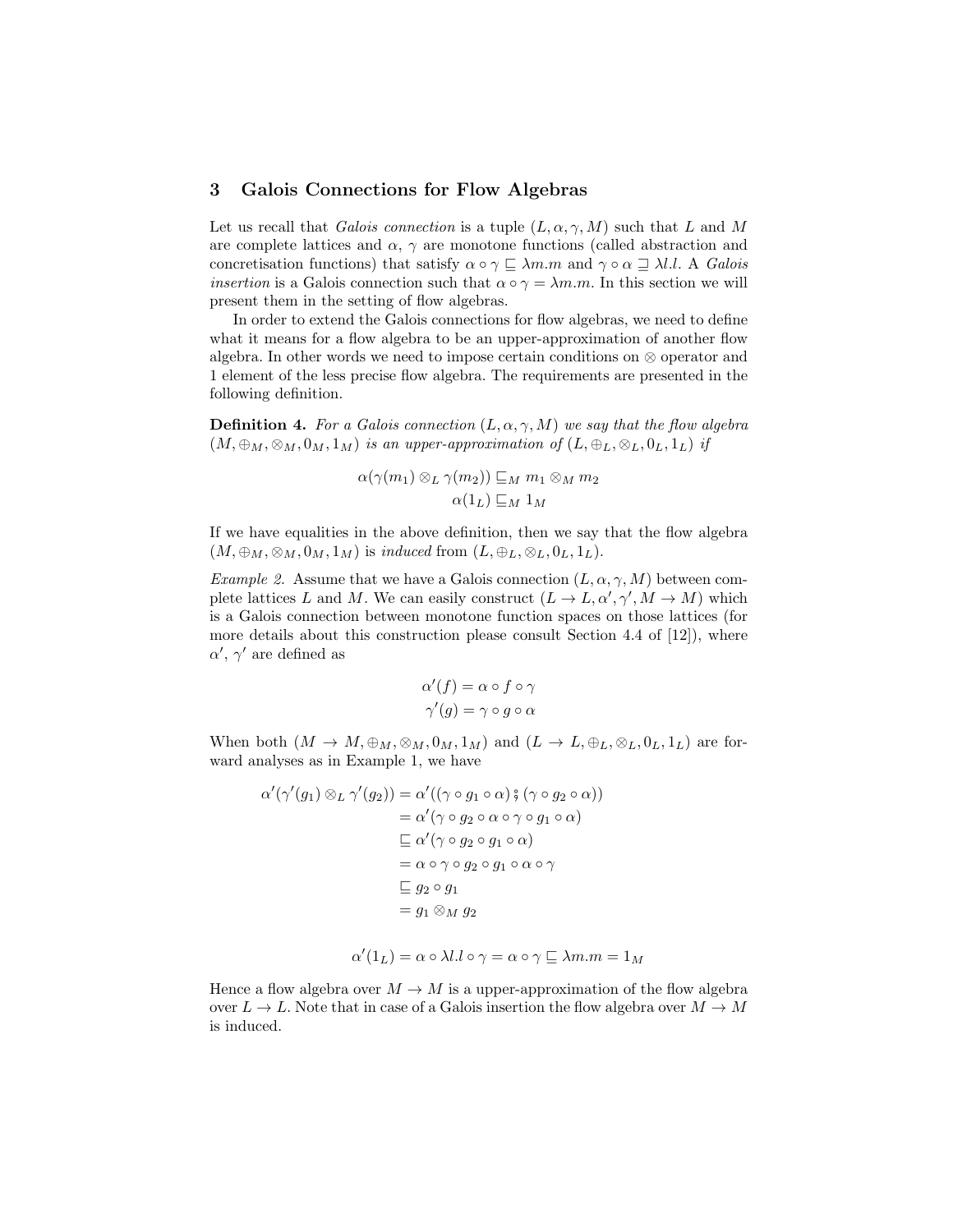Definition 4 requires a bit of care. Given a flow algebra  $(L, \oplus_L, \otimes_L, 0_L, 1_L)$ and a Galois connection  $(L, \alpha, \gamma, M)$  it is tempting to define  $\otimes_M$  by  $m_1 \otimes_M m_2 =$  $\alpha(\gamma(m_1)\otimes_L \gamma(m_2))$  and  $1_M$  by  $1_M = \alpha(1_L)$ . However, it is not generally the case that  $(M, \oplus_M, \otimes_M, 0_M, 1_M)$  will be a flow algebra. This motivates the following development.

**Lemma 1.** Let  $(L, \oplus_L, \otimes_L, 0_L, 1_L)$  be a flow algebra,  $(L, \alpha, \gamma, M)$  be a Galois insertion, define  $\otimes_M$  by  $m_1 \otimes_M m_2 = \alpha(\gamma(m_1) \otimes_L \gamma(m_2))$  and  $1_M$  by  $1_M = \alpha(1_L)$ . If

 $1_L \in \gamma(M)$  and  $\otimes_L : \gamma(M) \times \gamma(M) \to \gamma(M)$ 

for all  $m_1, m_2$  then  $(M, \bigoplus_M, \otimes_M, 0_M, 1_M)$  is a flow algebra (where  $\bigoplus_M$  is  $\Box_M$ and  $0_M$  is  $\perp_M$ ).

*Proof.* We need to ensure that  $\otimes_M$  is associative

$$
(m_1 \otimes_M m_2) \otimes_M m_3 = \alpha(\gamma(\alpha(\gamma(m_1) \otimes_L \gamma(m_2))) \otimes_L \gamma(m_3))
$$
  
\n
$$
= \alpha(\gamma(\alpha(\gamma(m'))) \otimes_L \gamma(m_3))
$$
  
\n
$$
= \alpha(\gamma(m_1) \otimes_L \gamma(m_2) \otimes_L \gamma(m_3))
$$
  
\n
$$
m_1 \otimes_M (m_2 \otimes_M m_3) = \alpha(\gamma(m_1) \otimes_L \gamma(\alpha(\gamma(m_2) \otimes_L \gamma(m_3))))
$$
  
\n
$$
= \alpha(\gamma(m_1) \otimes_L \gamma(\alpha(\gamma(m'))))
$$
  
\n
$$
= \alpha(\gamma(m_1) \otimes_L \gamma(m_2) \otimes_L \gamma(m_3))
$$

and similarly we need to show that  $1_M$  is a neutral element for  $\otimes_M$ 

$$
1_M \otimes m = \alpha(1_L) \otimes_M m
$$
  
=  $\alpha(\gamma(\alpha(1_L)) \otimes_L \gamma(m))$   
=  $\alpha(\gamma(\alpha(\gamma(m'))) \otimes_L \gamma(m))$   
=  $\alpha((\gamma(m') \otimes_L \gamma(m))$   
=  $\alpha((1_L \otimes_L \gamma(m))$   
=  $\alpha(\gamma(m))$   
= m

where  $1_L = \gamma(m')$  for some m'. The remaining properties of flow algebra hold trivially.  $\square$ 

The above requirements can be expressed in a slightly different way. This is presented by the following two lemmas.

**Lemma 2.** For flow algebras  $(L, \oplus_L, \otimes_L, 0_L, 1_L)$ ,  $(M, \oplus_M, \otimes_M, 0_M, 1_M)$  and a Galois insertion  $(L, \alpha, \gamma, M)$ , the following are equivalent:

1. 
$$
1_L = \gamma(1_M)
$$
  
2.  $\alpha(1_L) = 1_M$  and  $1_L \in \gamma(M)$ 

**Lemma 3.** For flow algebras  $(L, \oplus_L, \otimes_L, 0_L, 1_L)$ ,  $(M, \oplus_M, \otimes_M, 0_M, 1_M)$  and a Galois insertion  $(L, \alpha, \gamma, M)$ , the following are equivalent:

1.  $\forall m_1, m_2 : \gamma(m_1) \otimes_L \gamma(m_2) = \gamma(m_1 \otimes_M m_2)$ 2.  $\forall m_1, m_2 : \alpha(\gamma(m_1) \otimes_L \gamma(m_2)) = m_1 \otimes_M m_2$  and  $\otimes_L : \gamma(M) \times \gamma(M) \to \gamma(M)$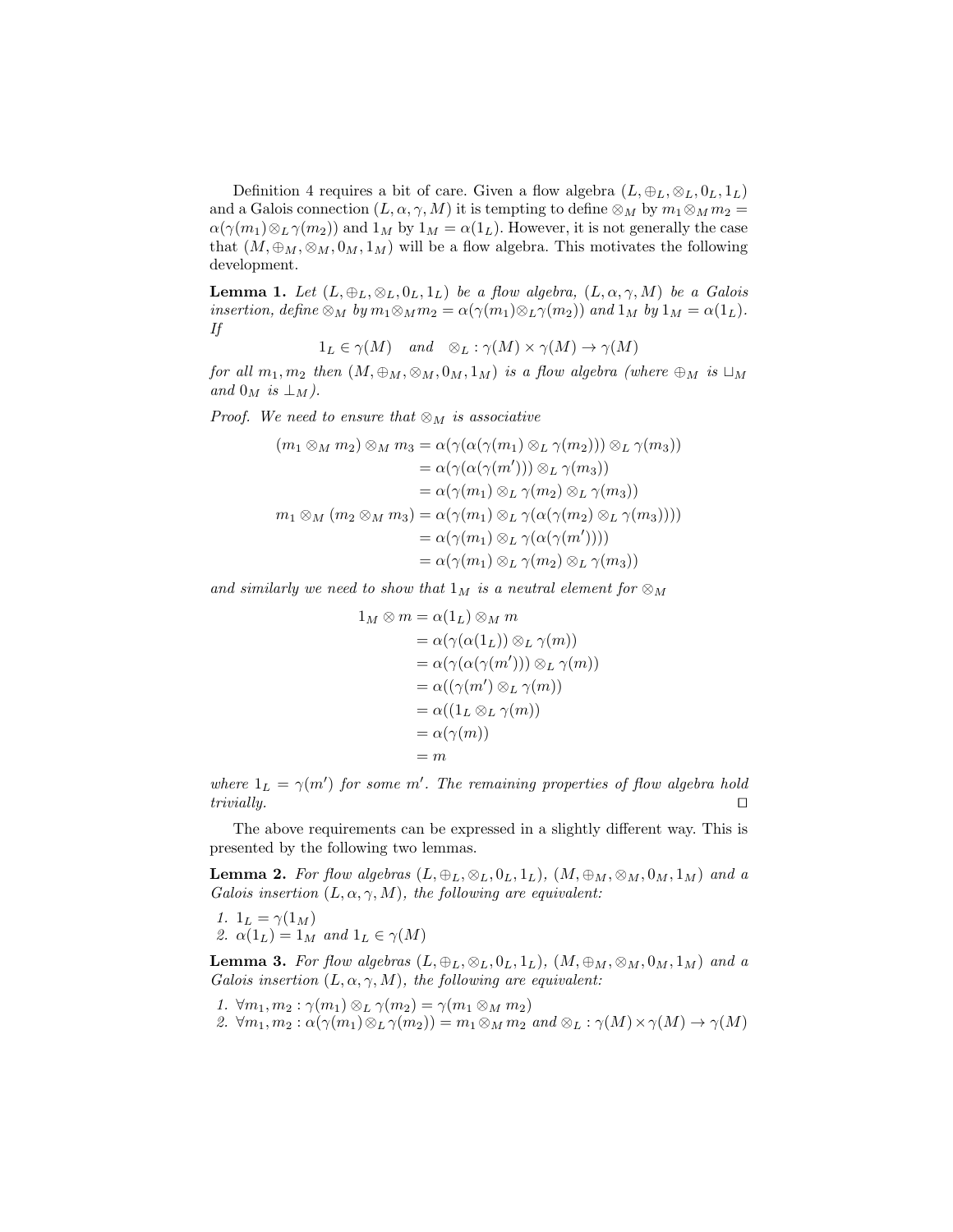#### 4 Program Graphs

This section introduces program graphs, a representation of software (hardware) systems that is often used in model checking [2] to model concurrent and distributed systems. Compared to the classical flow graphs [10, 12], the main difference is that in the program graphs the actions label the edges rather than the nodes.

**Definition 5.** A program graph over a space  $S$  has the form

$$
(\mathsf{Q},\Sigma,\rightarrow,\mathsf{Q}_I,\mathsf{Q}_F,\mathcal{A},S)
$$

where

 $-$  Q is a finite set of states;

 $\Sigma$  is a finite set of actions;

 $- \rightarrow \subseteq \mathsf{Q} \times \Sigma \times \mathsf{Q}$  is a transition relation;

 $- Q_I \subseteq Q$  is a set of initial states;

 $\mathsf{Q}_F \subseteq \mathsf{Q}$  is a set of final states; and

 $- A : \Sigma \to S$  specifies the meaning of the actions.

A concrete program graph is a program graph where  $S = Dom \rightarrow Dom$ , where **Dom** is the set of all configurations of a program, and  $A = \mathcal{T}$  where  $\mathcal{T}$  is the semantic function. An abstract program graph is a program graph where S is a complete flow algebra.

Now we can define the collecting semantics [5, 12] of a concrete program graph in terms of a flow algebra. This can be used to establish the semantic correctness of an analysis by defining a Galois connection between the collecting semantics and the analysis.

Definition 6. We define the collecting semantics of a program graph using the flow algebra  $(\mathcal{P}(\textbf{Dom}) \to \mathcal{P}(\textbf{Dom}), \cup, \S, \lambda \emptyset, \lambda d.d), by$ 

$$
\mathcal{A}[\![a]\!](S) = \{ \mathcal{T}[\![a]\!](s) \mid s \in S \land \mathcal{T}[\![a]\!](s) \text{ is defined} \}
$$

where **Dom** is the set of all configurations of a program and  $\mathcal T$  is the semantic function.

Now let us consider a number of processes each specified as a program graph  $PG_i = (Q_i, \Sigma_i, \rightarrow_i, Q_{I_i}, Q_{F_i}, \mathcal{A}_i, S)$  that are executed independently of one another except that they can exchange information via shared variables. The combined program graph  $PG = PG_1 ||| \cdots ||| PG_n$  expresses the interleaving between *n* processes.

Definition 7. The interleaved program graph over S

$$
\mathsf{PG}=\mathsf{PG}_1\mid\mid\mid\cdots\mid\mid\mid\mathsf{PG}_n
$$

is defined by  $(Q, \Sigma, \rightarrow, Q_I, Q_F, A, S)$  where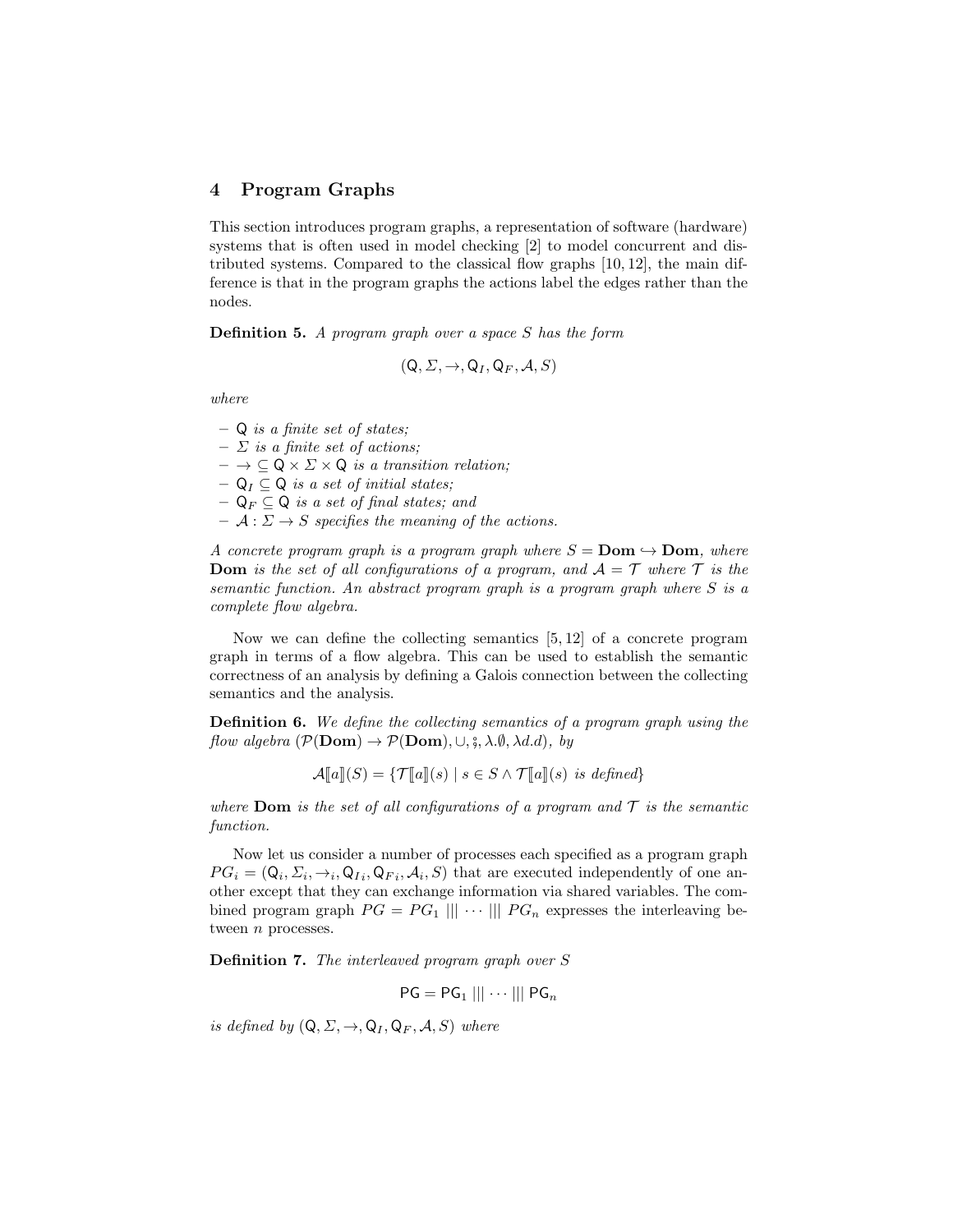$$
Q = Q_1 \times \cdots \times Q_n,
$$
  
\n
$$
- \Sigma = \Sigma_1 \oplus \cdots \oplus \Sigma_n \text{ (disjoint union)},
$$
  
\n
$$
- \langle q_1, \cdots, q_i, \cdots, q_n \rangle \xrightarrow{a} \langle q_1, \cdots, q_i', \cdots, q_n \rangle \text{ if } q_i \xrightarrow{a} q_i',
$$
  
\n
$$
- Q_I = Q_{I1} \times \cdots \times Q_{In},
$$
  
\n
$$
- Q_F = Q_{F1} \times \cdots \times Q_{Fn}, \text{ and}
$$
  
\n
$$
- A[\![a]\!] = \mathcal{A}_i[\![a]\!] \text{ if } a \in \Sigma_i.
$$

Note that  $A_i: \Sigma_i \to S$  for all i and hence  $A: \Sigma \to S$ .

Analogously to the previous definition, we say that a concrete interleaved program graph is an interleaved program graph where  $S = Dom \hookrightarrow Dom$ , and  $\mathcal{A} = \mathcal{T}$  where  $\mathcal{T}$  is the semantic function. An abstract interleaved program graph is an interleaved program graph where S is a complete flow algebra.

The application of this definition is presented in the example below, where we model the Bakery mutual exclusion algorithm. Note that the ability to create interleaved program graphs allows us to model concurrent systems using the same methods as in the case of sequential programs. This will be used to analyse and verify the algorithm in Section 7.

Example 3. As an example we consider a variant of the Bakery algorithm for two processes. Let  $P_1$  and  $P_2$  be the two processes, and  $x_1$  and  $x_2$  be two shared variables both initialised to 0. The algorithm is as follows

| $do true$ ->                                         | ∥do true ->                                       |
|------------------------------------------------------|---------------------------------------------------|
| $x_1 := x_2 + 1$ ;                                   | $x_2 := x_1 + 1$ :                                |
| do $\neg((x_2 = 0) \lor (x_1 < x_2)) \rightarrow \ $ | do $\neg((x_1 = 0) \lor (x_2 < x_1)) \rightarrow$ |
| skip                                                 | skip                                              |
| od:                                                  | od:                                               |
| critical section                                     | critical section                                  |
| $x_1 := 0$                                           | $x_2 := 0$                                        |
| od                                                   |                                                   |

The variables  $x_1$  and  $x_2$  are used to resolve the conflict when both processes want to enter the critical section. When  $x_i$  is equal to zero, the process  $P_i$  is not in the critical section and does not attempt to enter it — the other one can safely proceed to the critical section. Otherwise, if both shared variables are non-zero, the process with smaller "ticket" (i.e. value of the corresponding variable) can enter the critical section. This reasoning is captured by the conditions of busywaiting loops. When a process wants to enter the critical section, it simply takes the next "ticket" hence giving priority to the other process.

The program graph corresponding to the first process is quite simple and is presented below (the program graph for the second process is analogous).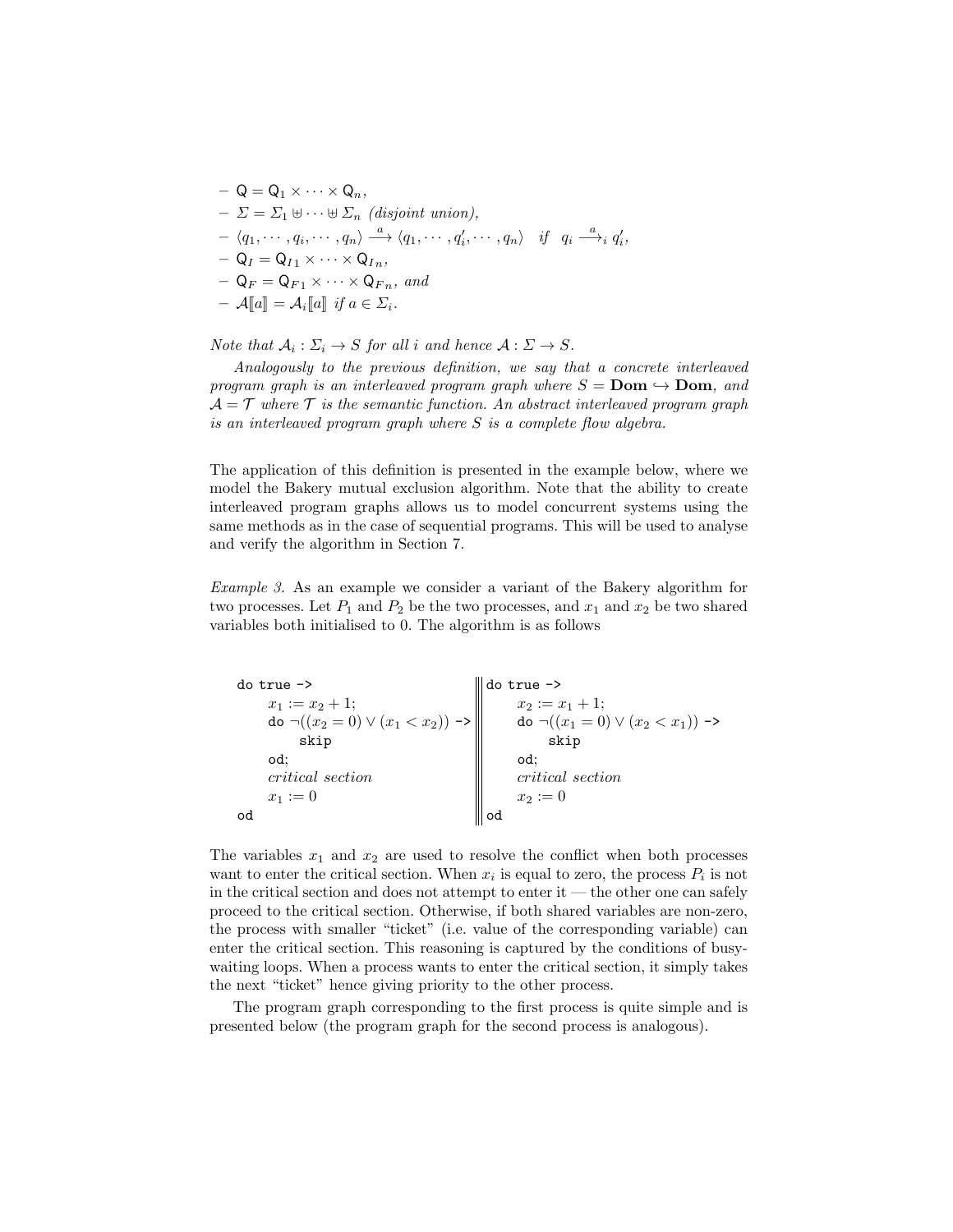

Now we can use the Definition 7 to obtain the interleaving of the two processes, which is depicted in Figure 1. Since the result is also a program graph, it can be



Fig. 1. Interleaved program graph.

analysed in our framework.

## 5 Flow Algebras over Program Graphs

Having defined flow algebras and program graphs, it remains to show how to obtain the analysis results. We shall consider two approaches, namely MOP and MFP. As already mentioned, these stand for Meet Over all Paths and Maximal Fixed Point, respectively. However, since we take a *join* (least upper bound) to merge information from different paths, in our setting these really mean join over all paths and least fixed point. However, we use the MOP and MFP acronyms for historical reasons.

We consider the *MOP* solution first, since it is more precise and captures what we would ideally want to compute.

**Definition 8.** Given an abstract program graph  $(Q, \Sigma, \rightarrow, Q_I, Q_F, \mathcal{A}, F)$  over a complete flow algebra  $(F, \oplus, \otimes, 0, 1)$ , and two sets  $Q_{\circ} \subseteq Q$  and  $Q_{\bullet} \subseteq Q$  we are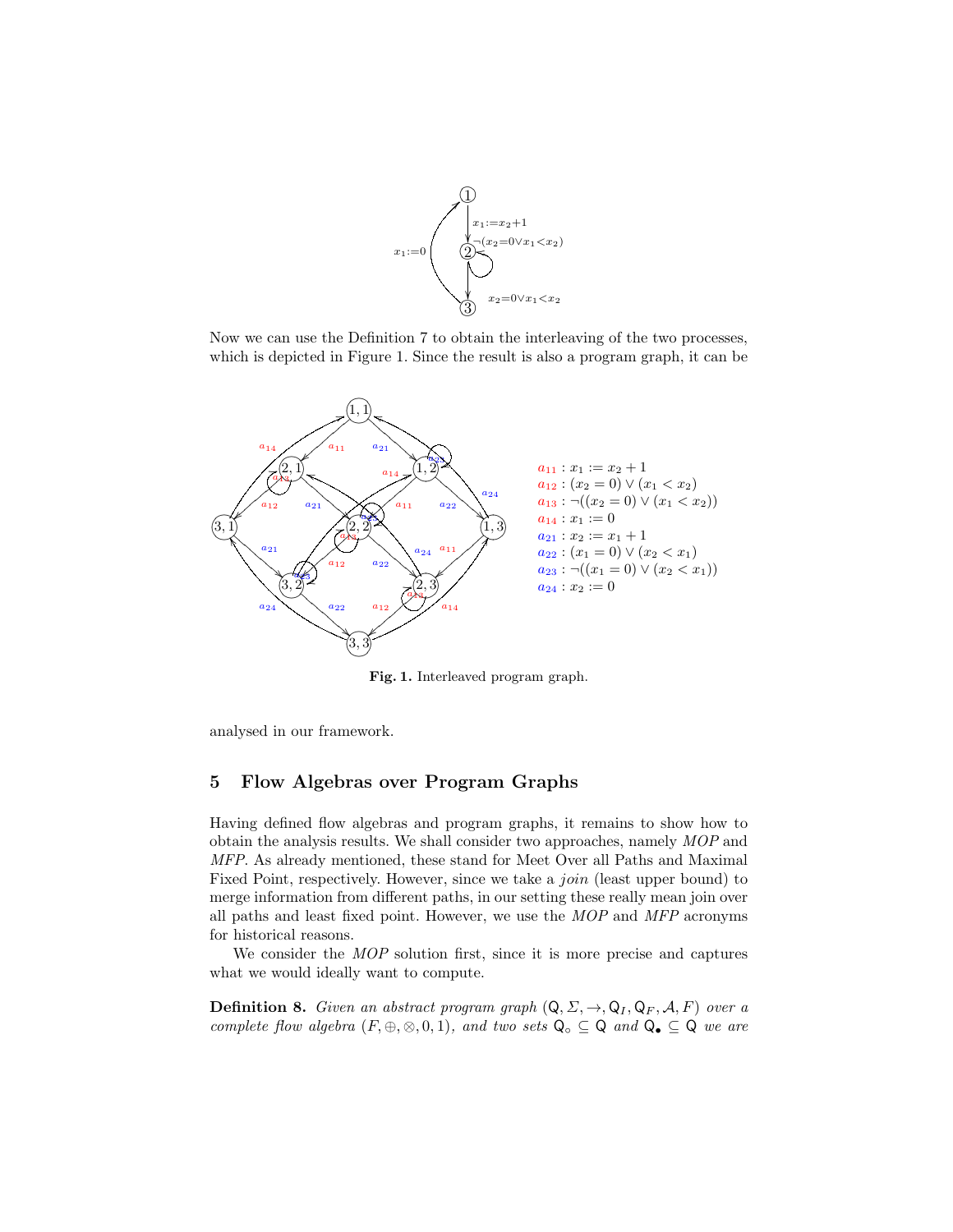interested in

$$
MOP_F(\mathbf{Q}_{\circ}, \mathbf{Q}_{\bullet}) = \bigoplus_{\pi \in \mathsf{Path}(\mathbf{Q}_{\circ}, \mathbf{Q}_{\bullet})} \mathcal{A}[\![\pi]\!]
$$

where

Path(Q<sub>o</sub>, Q<sub>•</sub>) = {
$$
a_1 a_2 \cdots a_k | \exists q_0, q_1, \cdots q_k :
$$
  
\n $q_0 \xrightarrow{a_1} q_1 \xrightarrow{a_2} \cdots \xrightarrow{a_k} q_k,$   
\n $q_0 \in Q_o, q_k \in Q_o$ }

and

$$
\mathcal{A}[\![a_1a_2\cdots a_k]\!]=1\otimes \mathcal{A}[\![a_1]\!]\otimes \mathcal{A}[\![a_2]\!]\otimes \cdots \otimes \mathcal{A}[\![a_k]\!]
$$

Since the MOP solution is not always computable (e.g. for Constant Propagation), one usually uses the MFP one which only requires that the lattice satisfies the Ascending Chain Condition and is defined as the least solution to a set of constraints. Let us first introduce those constraints.

**Definition 9.** Consider an abstract program graph  $(Q, \Sigma, \rightarrow, Q_I, Q_F, \mathcal{A}, F)$  over a complete flow algebra  $(F, \oplus, \otimes, 0, 1)$ . This gives rise to a set Analysis<sub>F</sub> of constraints

$$
An_F^{\mathbf{Q}_\circ}(q) \sqsupseteq \begin{cases} \bigoplus \{An_F^{\mathbf{Q}_\circ}(q') \otimes \mathcal{A}[\![a]\!] \mid q' \xrightarrow{a} q \} \oplus 1_F \text{ , if } q \in \mathbf{Q}_\circ \\ \bigoplus \{An_F^{\mathbf{Q}_\circ}(q') \otimes \mathcal{A}[\![a]\!] \mid q' \xrightarrow{a} q \} \end{cases}
$$
, if  $q \notin \mathbf{Q}_\circ$ 

where  $q \in \mathsf{Q}, \mathsf{Q}_{\circ} \subseteq \mathsf{Q}.$ 

We write  $An_F^{\mathsf{Q}_{\circ}} \models Analysis_F$  whenever  $An_F^{\mathsf{Q}_{\circ}} : \mathsf{Q} \to F$  is a solution to the constraints  $Analysis_F$ . Now we establish that there is always a least (i.e. best) solution of those constraints.

Lemma 4. The set of solutions to the constraint system from Definition 9 is a Moore family (i.e. it is closed under  $\Box$ ), which implies the existence of the least solution.

Definition 10. We define MFP to be the least solution to the constraint system from Definition 9.

The following result states the general relationship between MOP and MFP solutions and shows in which cases the they coincide.

Proposition 1. Consider the MOP and MFP solutions for an abstract program graph  $(Q, \Sigma, \to, Q_I, Q_F, \mathcal{A}, F)$  defined over a complete flow algebra  $(F, \oplus, \otimes, 0, 1)$ , then

$$
MOP_F(\mathsf{Q}_{\circ}, \mathsf{Q}_{\bullet}) \sqsubseteq \bigoplus_{q \in \mathsf{Q}_{\bullet}} MFP_F^{\mathsf{Q}_{\circ}}(q)
$$

If the flow algebra is affine and either  $\forall q \in \mathsf{Q}$ : Path $(\mathsf{Q}_{\circ}, \{q\}) \neq \emptyset$  or the flow algebra is strict then

$$
MOP_F(\mathsf{Q}_{\circ}, \mathsf{Q}_{\bullet}) = \bigoplus_{q \in \mathsf{Q}_{\bullet}} MFP_F^{\mathsf{Q}_{\circ}}(q)
$$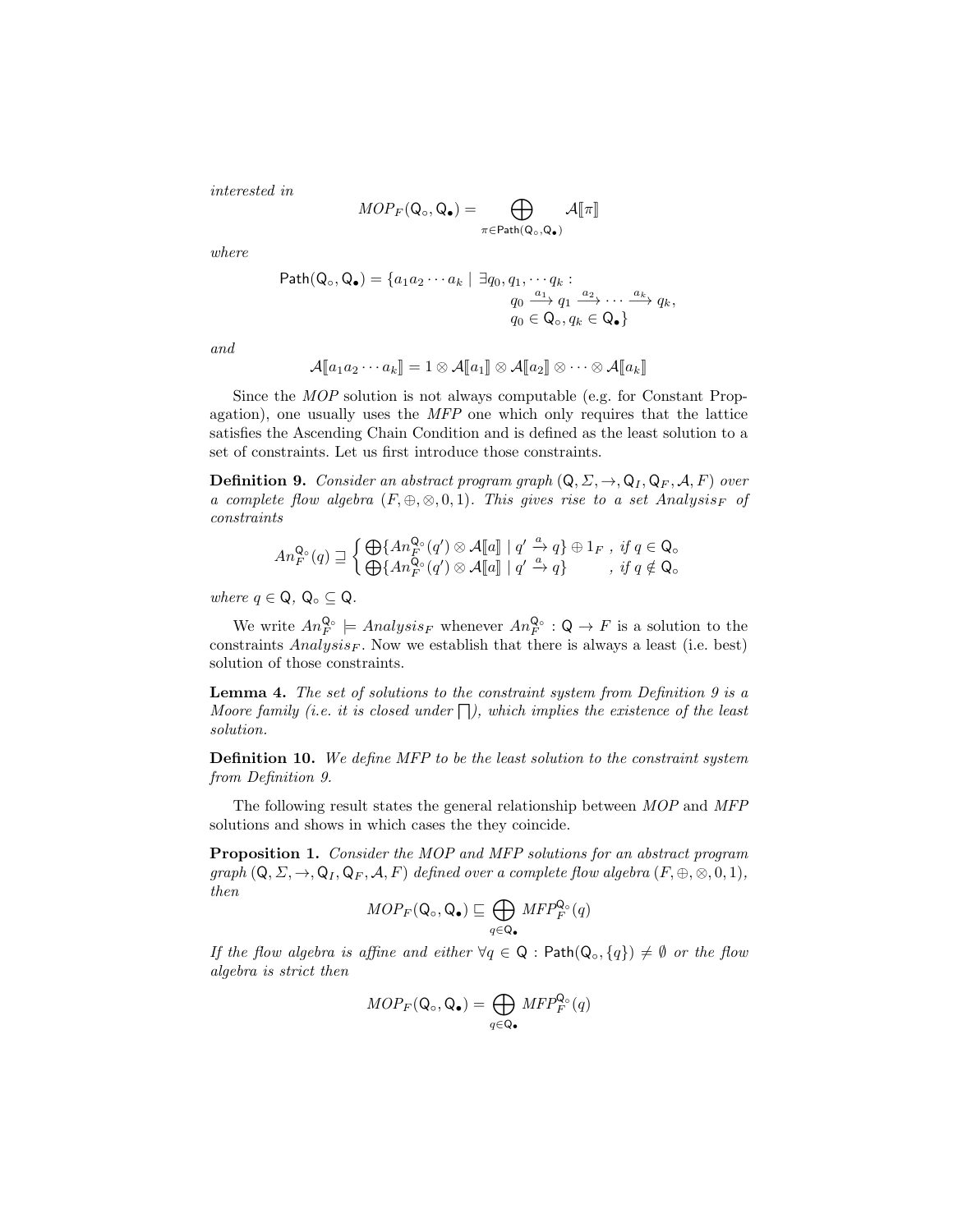This is consistent with the previous results, e.g. for Monotone Frameworks, where the MOP and MFP coincide in case of distributive frameworks and otherwise MFP is a safe approximation of MOP [9].

### 6 Galois Connections for Program Graphs

In the current section we show how the generalisation of Galois connections to flow algebras can be used to upper-approximate solutions of the analyses. Namely, consider a flow algebra  $(L, \oplus_L, \otimes_L, 0_L, 1_L)$  and a Galois connection  $(L, \alpha, \gamma, M)$ . Moreover, let  $(M, \oplus_M, \otimes_M, 0_M, 1_M)$  be a flow algebra that is an upper-approximation of the flow algebra over  $L$ . We show that whenever we have a solution for an analysis in  $M$  then, when concretised, it is an upperapproximation of the solution of an analysis in L. First we state necessary requirements for the analyses. Then we present the results for the MOP and MFP solutions.

#### 6.1 Upper-approximation of Program Graphs

Since analyses using abstract program graphs are defined in terms of functions specifying effects of different actions, we need to impose conditions on these functions.

**Definition 11.** Consider a flow algebra  $(M, \oplus_M, \otimes_M, 0_M, 1_M)$  that is an upperapproximation of  $(L, \oplus_L, \otimes_L, 0_L, 1_L)$  by a Galois connection  $(L, \alpha, \gamma, M)$ . A program graph  $(Q, \Sigma, \rightarrow, Q_I, Q_F, \mathcal{B}, M)$  is an upper-approximation of another program graph  $(Q, \Sigma, \rightarrow, Q_I, Q_F, A, L)$  if

$$
\forall a \in \Sigma : \alpha(\mathcal{A}[\![a]\!]) \sqsubseteq_M \mathcal{B}[\![a]\!]
$$

It is quite easy to see that this upper-approximation for action implies one for paths.

**Lemma 5.** If a program graph  $(Q, \Sigma, \rightarrow, Q_I, Q_F, \mathcal{B}, M)$  is an upper-approximation of  $(Q, \Sigma, \rightarrow, Q_I, Q_F, \mathcal{A}, L)$  by  $(L, \alpha, \gamma, M)$ , then for every path  $\pi$  we have that

$$
\mathcal{A}[\![\pi]\!] \sqsubseteq_L \gamma(\mathcal{B}[\![\pi]\!])
$$

Consider a flow algebra  $(M, \oplus_M, \otimes_M, 0_M, 1_M)$  induced from  $(L, \oplus_L, \otimes_L, 0_L, 1_L)$ by a Galois connection  $(L, \alpha, \gamma, M)$ . As in case of flow algebras, we say that a program graph  $(Q, \Sigma, \rightarrow, Q_I, Q_F, \mathcal{B}, M)$  is induced from  $(Q, \Sigma, \rightarrow, Q_I, Q_F, \mathcal{A}, L)$ if we change the inequality from Lemma 5 to

$$
\forall a \in \Sigma : \alpha(\mathcal{A}[\![a]\!]) = \mathcal{B}[\![a]\!]
$$

#### 6.2 Preservation of the  $MOP$  and  $MFP$  solutions

Now we will investigate what is the relationship between the solutions of an analysis in case of original program graph and its upper-approximation. Again we will first consider the MOP solution and then MFP one.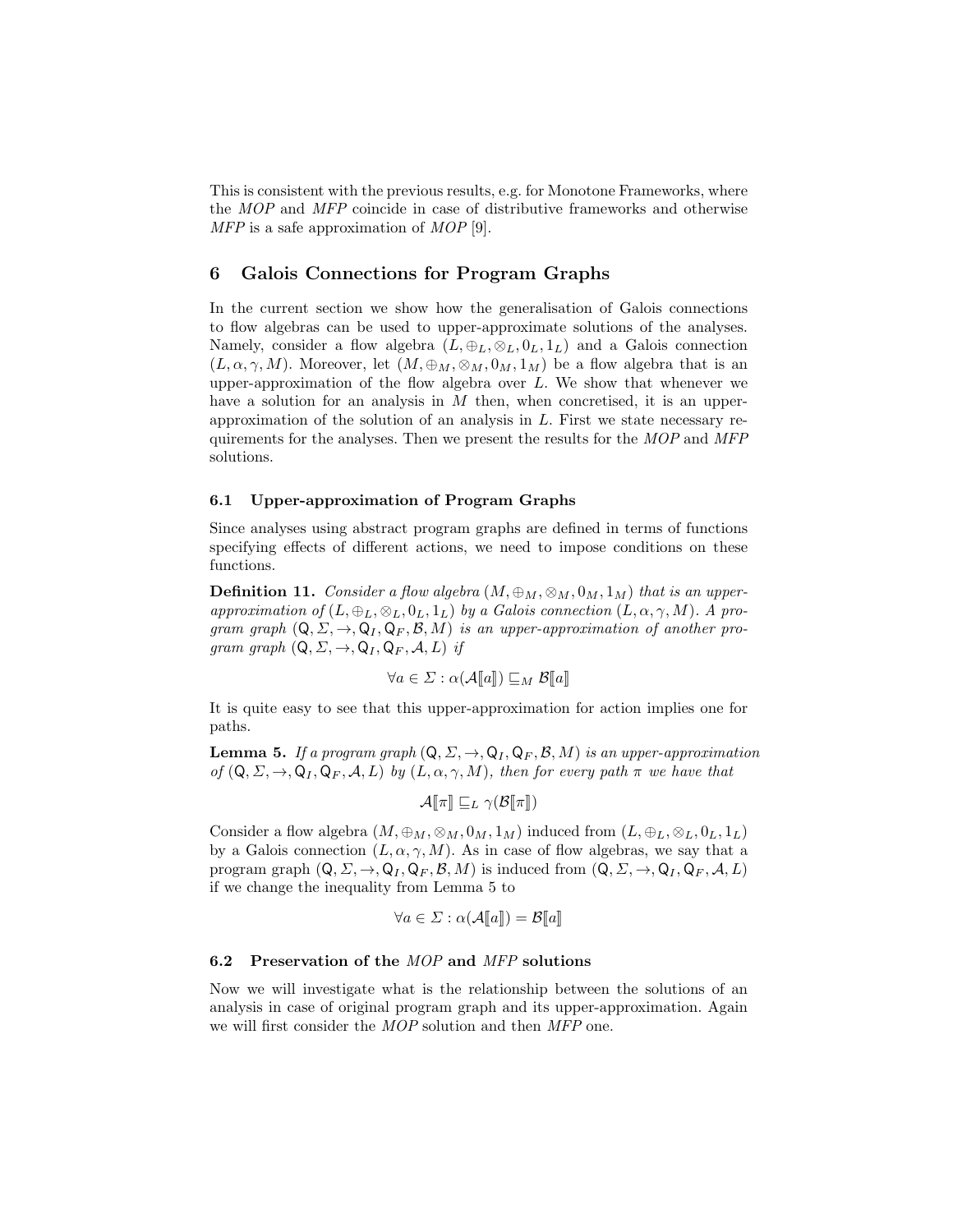**MOP** We want to show that if we calculate the *MOP* solution of the analysis  $\mathcal{B}$  in M and concretise it (using  $\gamma$ ), then we will get an upper-approximation of the  $MOP$  solution of  $A$  in  $L$ .

**Lemma 6.** If a program graph  $(Q, \Sigma, \rightarrow, Q_I, Q_F, \mathcal{A}, M)$  is an upper-approximation of  $(Q, \Sigma, \rightarrow, Q_I, Q_F, A, L)$  by  $(L, \alpha, \gamma, M)$  then

$$
MOP_L(\mathsf{Q}_{\circ}, \mathsf{Q}_{\bullet}) \sqsubseteq \gamma(MOP_M(\mathsf{Q}_{\circ}, \mathsf{Q}_{\bullet}))
$$

Proof. The result follows from Lemma 5.  $\Box$ 

MFP Let us now consider the MFP solution. We would like to prove that whenever we have a solution  $An_M$  of the constraint system  $Analysis_M$  then, when concretised, it also is a solution to the constraint system  $Analysis<sub>L</sub>$ . This is established by the following lemma.

**Lemma 7.** If a program graph given by  $(Q, \Sigma, \rightarrow, Q_I, Q_F, \mathcal{A}, M)$  is an upperapproximation of  $(Q, \Sigma, \rightarrow, Q_I, Q_F, \mathcal{A}, L)$  by  $(L, \alpha, \gamma, M)$  then

$$
An_M^{\mathbf{Q}_\circ} \models Analysis_M \implies \gamma \circ An_M^{\mathbf{Q}_\circ} \models Analysis_L
$$

and in particular

$$
MFP^{\mathsf{Q}_\circ}_L \sqsubseteq \gamma \circ MFP^{\mathsf{Q}_\circ}_M
$$

Proof. We consider only the case where  $q \in \mathsf{Q}_{\circ}$  (the other case is analogous). From the assumption we have

$$
\gamma \circ An_M^{\mathbf{Q}_\circ} \supseteq \lambda q. \gamma \left( \bigoplus \{ An_M^{\mathbf{Q}_\circ}(q') \otimes \mathcal{B}[[a]] \mid q' \xrightarrow{a} q \} \oplus 1_M \right)
$$
  

$$
\supseteq \lambda q. \bigoplus \{ \gamma \left( An_M^{\mathbf{Q}_\circ}(q') \otimes \mathcal{B}[[a]] \right) \mid q' \xrightarrow{a} q \} \oplus \gamma \left( 1_M \right)
$$

Now using the definition of upper-approximation of a flow algebra it follows that

$$
\lambda q. \bigoplus \{ \gamma(An_M^{\mathbb{Q}_{\circ}}(q') \otimes \mathcal{B}[\![a]\!]) \mid q' \xrightarrow{a} q \} \oplus \gamma(1_M)
$$
  

$$
\supseteq \lambda q. \bigoplus \{ \gamma(An_M^{\mathbb{Q}_{\circ}}(q')) \otimes \gamma(\mathcal{B}[\![a]\!]) \mid q' \xrightarrow{a} q \} \oplus 1_L
$$
  

$$
\supseteq \lambda q. \bigoplus \{ \gamma(An_M^{\mathbb{Q}_{\circ}}(q')) \otimes \mathcal{A}[\![a]\!] \mid q' \xrightarrow{a} q \} \oplus 1_L
$$

We also know that every solution  $An_L^{\mathbf{Q}_\circ}$  to the constraints  $Analysis_L$  must satisfy

$$
An_L^{\mathbf{Q}_\circ} \sqsupseteq \lambda q. \bigoplus \{An_L^{\mathbf{Q}_\circ}(q') \otimes \mathcal{A}[\![a]\!] \mid q' \xrightarrow{a} q \} \oplus 1_L
$$

and it is clear that  $\gamma \circ An_M^{\mathsf{Q}_{\mathsf{o}}}$  is also a solution these constraints.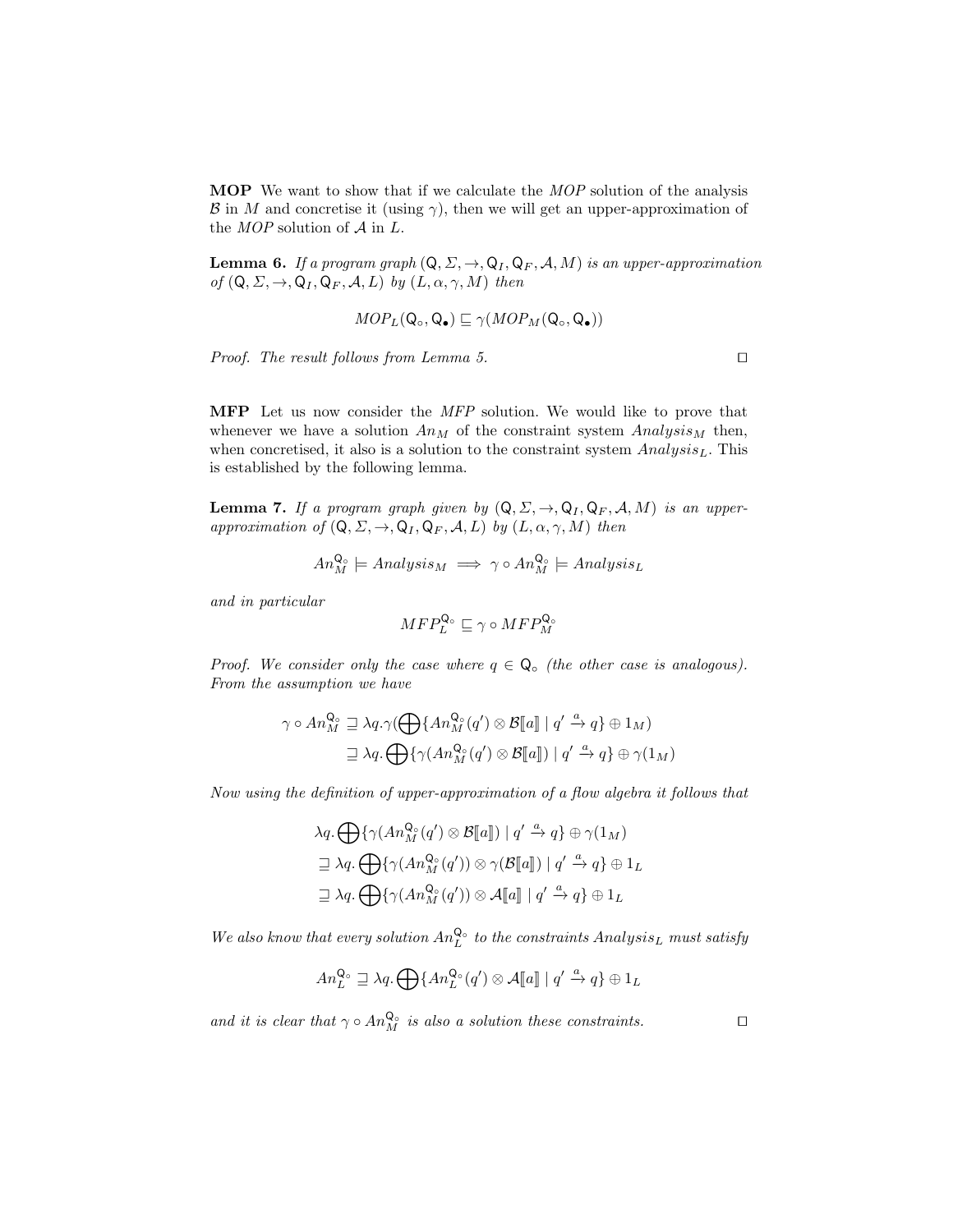#### 7 Application to the Bakery Algorithm

In this section we use flow algebras and Galois insertions to verify the correctness of the Bakery mutual exclusion algorithm. Although the Bakery algorithm is designed for an arbitrary number of processes, we consider the simpler setting with two processes, as in Example 3. For reader's convenience we recall the pseudo-code of the algorithm:

| $do true$ ->                                         | do true ->                                        |
|------------------------------------------------------|---------------------------------------------------|
| $x_1 := x_2 + 1$ ;                                   | $x_2 := x_1 + 1;$                                 |
| do $\neg((x_2 = 0) \lor (x_1 < x_2)) \rightarrow \ $ | do $\neg((x_1 = 0) \lor (x_2 < x_1)) \rightarrow$ |
| skip                                                 | skip                                              |
| od:                                                  | od:                                               |
| <i>critical</i> section                              | <i>critical</i> section                           |
| $x_1 := 0$                                           | $x_2 := 0$                                        |
| od                                                   | od                                                |

We want to verify that the algorithm ensures mutual exclusion, which is equivalent to checking whether the state  $(3,3)$  (corresponding to both processes being in the critical section at the same time) is unreachable in the interleaved program graph. First we define the collecting semantics, which tells us the potential values of the variables  $x_1$  and  $x_2$ . Since they can never be negative, we take the complete lattice to be the monotone function space over  $\mathcal{P}(Z_{\geq 0} \times Z_{\geq 0})$ . This gives rise to the flow algebra  $\mathcal C$  of the form

$$
(\mathcal{P}(Z_{\geq 0} \times Z_{\geq 0}) \to \mathcal{P}(Z_{\geq 0} \times Z_{\geq 0}), \cup, \xi, \lambda ZZ \emptyset, \lambda ZZ \dots Z)
$$

The semantic function is defined as follows

$$
\mathcal{T}[\![x_1 := x_2 + 1]\!] = \lambda ZZ \{ (z_2 + 1, z_2) \mid (z_1, z_2) \in ZZ \}
$$
\n
$$
\mathcal{T}[\![x_2 := x_1 + 1]\!] = \lambda ZZ \{ (z_1, z_1 + 1) \mid (z_1, z_2) \in ZZ \}
$$
\n
$$
\mathcal{T}[\![x_1 := 0]\!] = \lambda ZZ \{ (0, z_2) \mid (z_1, z_2) \in ZZ \}
$$
\n
$$
\mathcal{T}[\![x_2 := 0]\!] = \lambda ZZ \{ (z_1, 0) \mid (z_1, z_2) \in ZZ \}
$$
\n
$$
\mathcal{T}[\![e]\!] = \lambda ZZ \{ (z_1, z_2) \mid \mathcal{E}[\![e]\!](z_1, z_2) \wedge (z_1, z_2) \in ZZ \}
$$

where  $\mathcal{E}: \text{Expr} \to (\mathbb{Z}_{\geq 0} \times \mathbb{Z}_{\geq 0} \to \text{true}, \text{false})$  is used for evaluating expressions. Unfortunately, as the values of  $x_1$  and  $x_2$  may grow unboundedly, the underlying transition system of the parallel composition of two processes is infinite. Hence it is not possible to naively use it to verify the algorithm.

Therefore we clearly need to introduce some abstraction. Using our approach we would like to define an analysis that is an upper-approximation of the collecting semantics. This should allow us to compute the result and at the same time guarantee that the analysis is semantically correct. The only remaining challenge is to define a domain that is precise enough to capture the property of interest and then show that the analysis is an upper-approximation of the collecting semantics.

For our purposes it is enough to record when the conditions allowing to enter the critical section (e.g.  $(x_2 = 0) \vee (x_1 < x_2)$ ) are true or false. For that we can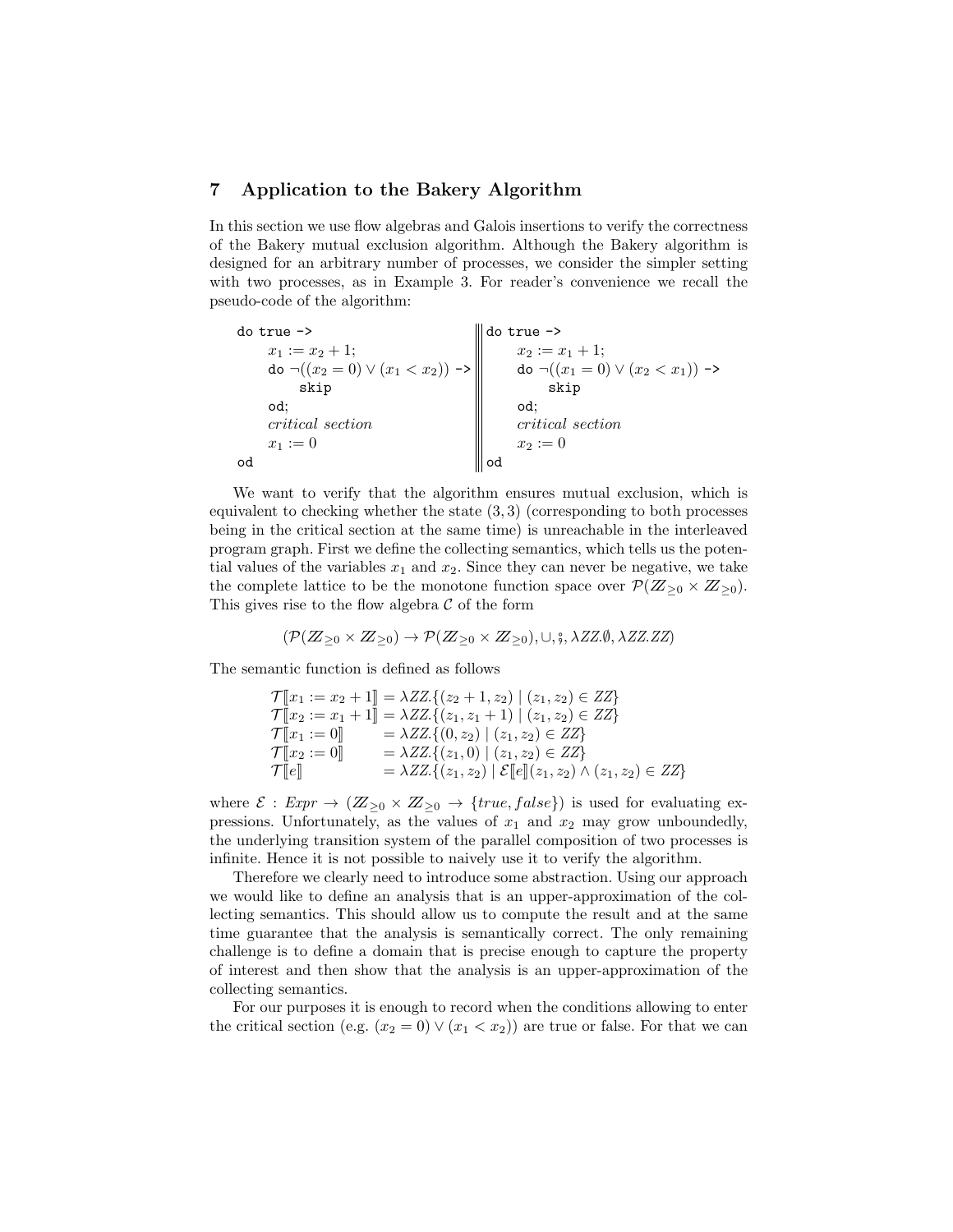use the Sign Analysis. We take the complete lattice to be the monotone function space over  $\mathcal{P}(S \times S \times S)$ , where  $S = \{-, 0, +\}$ . The three components record the signs of variables  $x_1, x_2$  and their difference i.e.  $x_1 - x_2$ , respectively. We define a Galois connection  $(\mathcal{P}(Z_{\geq 0} \times Z_{\geq 0}), \alpha, \gamma, \mathcal{P}(S \times S \times S))$  by the extraction function

$$
\eta(z_1, z_2) = (sign(z_1), sign(z_2), sign(z_1 - z_2))
$$

where

$$
sign(z) = \begin{cases} - \text{ if } z < 0\\ 0 \text{ if } z = 0\\ + \text{ if } z > 0 \end{cases}
$$

Then  $\alpha$  and  $\gamma$  are defined by

$$
\alpha(ZZ) = \{ \eta(z_1, z_2) \mid (z_1, z_2) \in ZZ \}
$$
  

$$
\gamma(SSS) = \{ (z_1, z_2) \mid \eta(z_1, z_2) \in SSS \}
$$

for  $ZZ \subseteq \mathbb{Z}_{\geq 0} \times \mathbb{Z}_{\geq 0}$  and  $SSS \subseteq \mathbb{S} \times \mathbb{S} \times \mathbb{S}$ .

However, note that the set  $\mathcal{P}(S \times S \times S)$  contains superfluous elements, such as  $(0, 0, +)$ . Therefore we reduce the domain of the Sign Analysis to the subset that contains only meaningful elements. For that purpose we use the already defined extraction function  $\eta$ . The resulting set  $\mathcal{P}(\eta[\mathbb{Z}_{\geq 0} \times \mathbb{Z}_{\geq 0}])$  is defined using

$$
\eta[\mathbb{Z}_{\geq 0} \times \mathbb{Z}_{\geq 0}] = \{ \eta(z_1, z_2) \mid (z_1, z_2) \in \mathbb{Z}_{\geq 0} \times \mathbb{Z}_{\geq 0} \}
$$

It is easy to see that

$$
\eta[\mathbb{Z}_{\geq 0} \times \mathbb{Z}_{\geq 0}] = \begin{cases} (0, 0, 0), (0, +, -), (+, 0, +), \\ (+, +, 0), (+, +, +), (+, +, -) \end{cases}
$$

This gives rise to a Galois insertion (recall Example 2)

$$
(\mathcal{P}(Z_{\geq 0} \times Z_{\geq 0}) \to \mathcal{P}(Z_{\geq 0} \times Z_{\geq 0}), \alpha', \gamma', \mathcal{P}(\eta[Z_{\geq 0} \times Z_{\geq 0}]) \to \mathcal{P}(\eta[Z_{\geq 0} \times Z_{\geq 0}]))
$$

where:

$$
\alpha'(f) = \alpha \circ f \circ \gamma
$$

$$
\gamma'(g) = \gamma \circ g \circ \alpha
$$

We next consider the flow algebra  $S$  given by

$$
(\mathcal{P}(\eta[\mathbb{Z}_{\geq 0} \times \mathbb{Z}_{\geq 0}]) \to \mathcal{P}(\eta[\mathbb{Z}_{\geq 0} \times \mathbb{Z}_{\geq 0}]), \cup, \xi, \lambda SSS.\emptyset, \lambda SSS.SSS)
$$

and note that it is induced from the flow algebra  $\mathcal C$  by the Galois insertion (for details refer to Example 2). Now we can induce transfer functions for the Sign Analysis. As an example let us consider the case of  $x_2 := 0$  and calculate

$$
\mathcal{A}[\![x_2 := 0]\!](SSS) = \alpha(\mathcal{T}[\![x_2 := 0]\!](\gamma(SSS)))
$$
  
\n
$$
= \alpha(\mathcal{T}[\![x_2 := 0]\!](\{(z_1, z_2) \mid \eta(z_1, z_2) \in SSS\}))
$$
  
\n
$$
= \alpha(\{(z_1, 0) \mid \eta(z_1, z_2) \in SSS\})
$$
  
\n
$$
= \{(s_1, 0, s_1) \mid (s_1, s_2, s) \in SSS\}
$$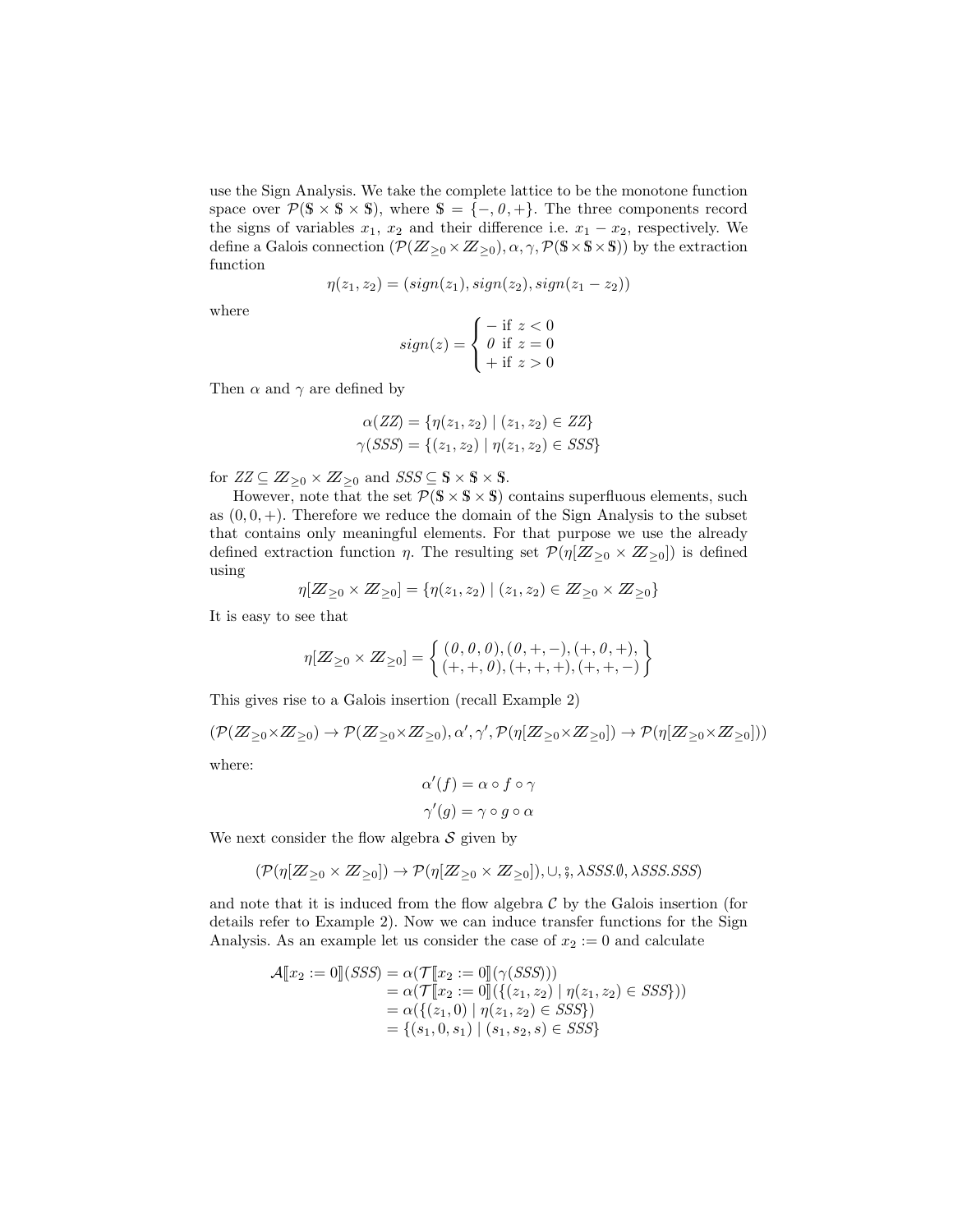Other transfer functions are induced in a similar manner and are omitted.

Clearly the program graph over flow algebra  $S$  is an upper-approximation of the collecting semantics. It follows that the Sign Analysis is semantically correct. Therefore we can safely use it to verify the correctness of the Bakery algorithm. For the actual calculations of the least solution for the analysis problem we use the Succinct Solver [13], in particular its latest version [8] that is based on Binary Decision Diagrams [4]. The analysis is expressed in  $ALFP$  (i.e. the constraint language of the solver). The result obtained for the node (3, 3) is the empty set, which means that the node is unreachable. Thus the mutual exclusion property is guaranteed.

#### 8 Conclusions

In this paper we presented a general framework that uses program graphs and flow algebras to define analyses. One of our main contributions is the introduction of flow algebras, which are algebraic structures less restrictive than idempotent semirings. Their main advantage and our motivation for introducing them is the ability to directly express the classical analyses, which is clearly not possible when using idempotent semirings. Moreover the presented approach has certain advantages over Monotone Frameworks, such as the ability to handle both sequential and concurrent systems in the same manner. We also define both MOP and MFP solutions and establish that the classical result of their coincidence in case of distributive analyses carries over to our framework.

Furthermore we investigated how to use Galois connections in this setting. They are a well-known and powerful technique that is often used to "move" from a costly analysis to a less expensive one. Our contribution is the use of Galois connections to upper-approximate and induce flow algebras and program graphs. This allows inducing new analyses such that their semantic correctness is preserved.

Finally we applied our approach to a variant of the Bakery mutual exclusion algorithm. We verified its correctness by moving from a precise, but uncomputable analysis to the one that is both precise enough for our purposes and easily computable. Since the analysis is induced from the collecting semantics by a Galois insertion, we can be sure that the it is semantically correct.

### References

- 1. Aho, A.V., Lam, M.S., Sethi, R., Ullman, J.D.: Compilers: principles, techniques, and tools. Pearson/Addison Wesley, Boston, MA, USA, second edn. (2007)
- 2. Baier, C., Katoen, J.P.: Principles of Model Checking (Representation and Mind Series). The MIT Press (2008)
- 3. Bouajjani, A., Esparza, J., Touili, T.: A generic approach to the static analysis of concurrent programs with procedures. Int. J. Found. Comput. Sci. 14(4), 551– (2003)
- 4. Bryant, R.E.: Symbolic boolean manipulation with ordered binary-decision diagrams. ACM Comput. Surv. 24(3), 293–318 (1992)